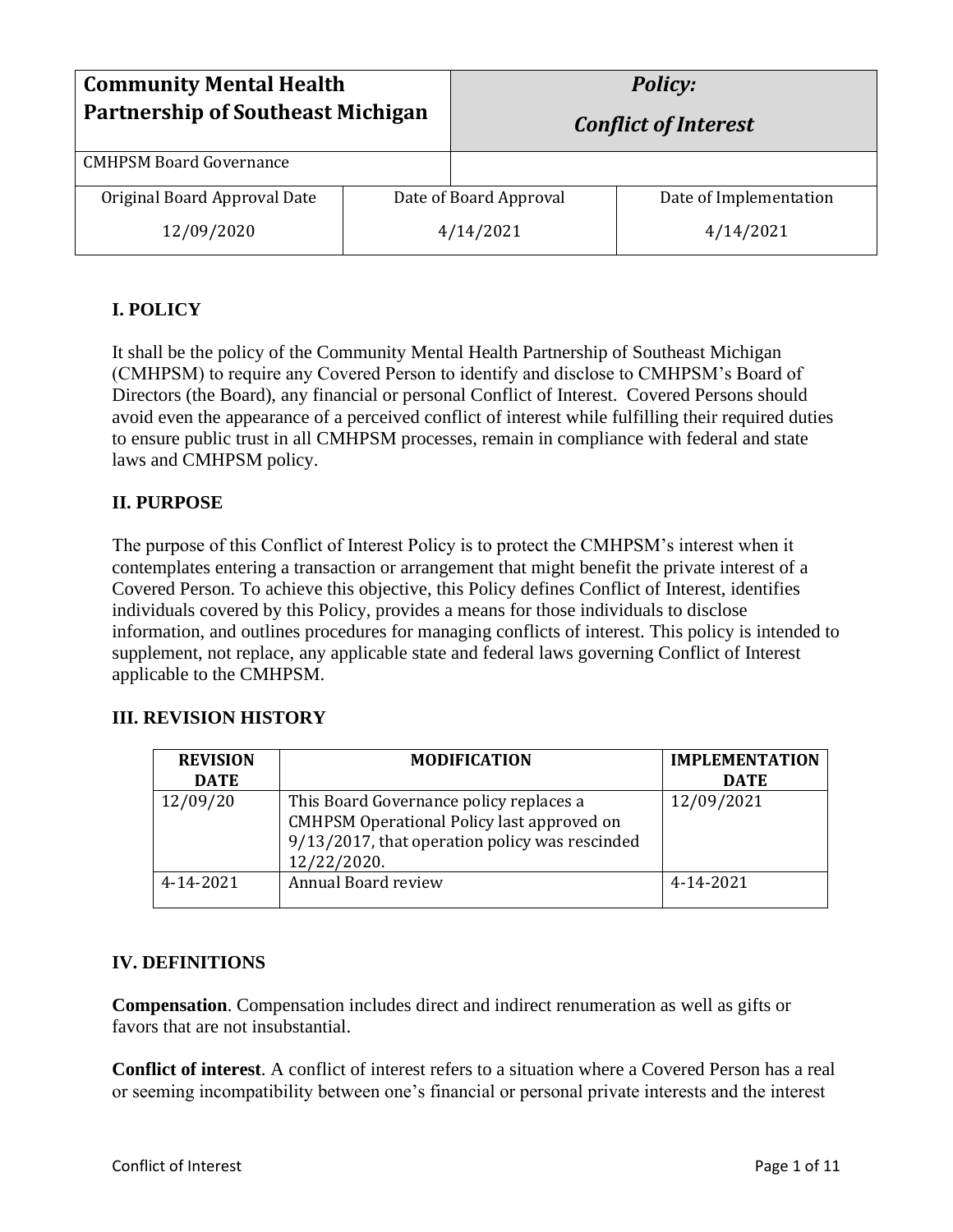of the CMHPSM. This type of situation arises when a Covered person; the Covered Person's Family member; or the organization that the Covered Person serves as an officer, director, trustee, or employee, has a financial or personal interest in the entity in which the Covered Person participates or proposes to participate in a transaction, arrangement, proceeding or other matter.

**Covered Person**. A "Covered Person" refers to all persons covered by this policy and includes:

- Members of the CMHPSM's Board (Directors)
- Members of the CMHPSM's Oversight Policy Board
- Officers of CMHPSM
- Individuals to whom the board has delegated authority
- Employees, agents, or contractors of CMHPSM who have responsibilities or influence over CMHPSM similar to that of officers, directors, or trustees; or who have or share the authority to control \$100 or more of CMHPSM's expenditures, operating budget, or compensation for employees.

**Family Member** means a spouse, parent, children (natural or adopted), sibling (whole or halfblood), father-in-law, mother-in-law, grandchildren, great-grandchildren, and spouses of siblings, children, grandchildren, great grandchildren, and all step family members, wherever they reside, and any person(s) sharing the same living quarters in an intimate, personal relationship that could affect business decisions of the Covered Person in a manner that conflicts with this Policy.

**Financial Interest**. A person has a financial interest if the person has, directly or indirectly, through business, investment, or family:

A. An ownership or investment interest in, or serves in a governance or management capacity for, any entity with which CMHPSM has a transaction or arrangement; B. A compensation arrangement with CMHPSM or with any entity or individual with which CMHPSM is negotiating a transaction or arrangement; or

C. A potential ownership or investment interest in, or compensation arrangement with, any entity or individual with which CMHPSM is negotiating a transaction or arrangement.

D. A financial interest is not necessarily a conflict of interest. Under Section VI of this Policy, a person who has a financial interest may have a conflict of interest only if the appropriate governing board or committee decides that a conflict of interest exists.

**Interested Person**. Any Covered Person, who has a direct or indirect Financial Interest, as defined below, is an interested person.

**Public Officer**. Public officer means a person who is elected or appointed to a position in the CMHPSM, a CMHSP, or some other public entity.

### **V. DUTIES OF COVERED PERSONS**

**Duty of Care**. Covered Persons' shall act in a reasonable and informed manner and perform their duties for CMHPSM in good faith and with the degree of care that an ordinarily prudent person would exercise under similar circumstances.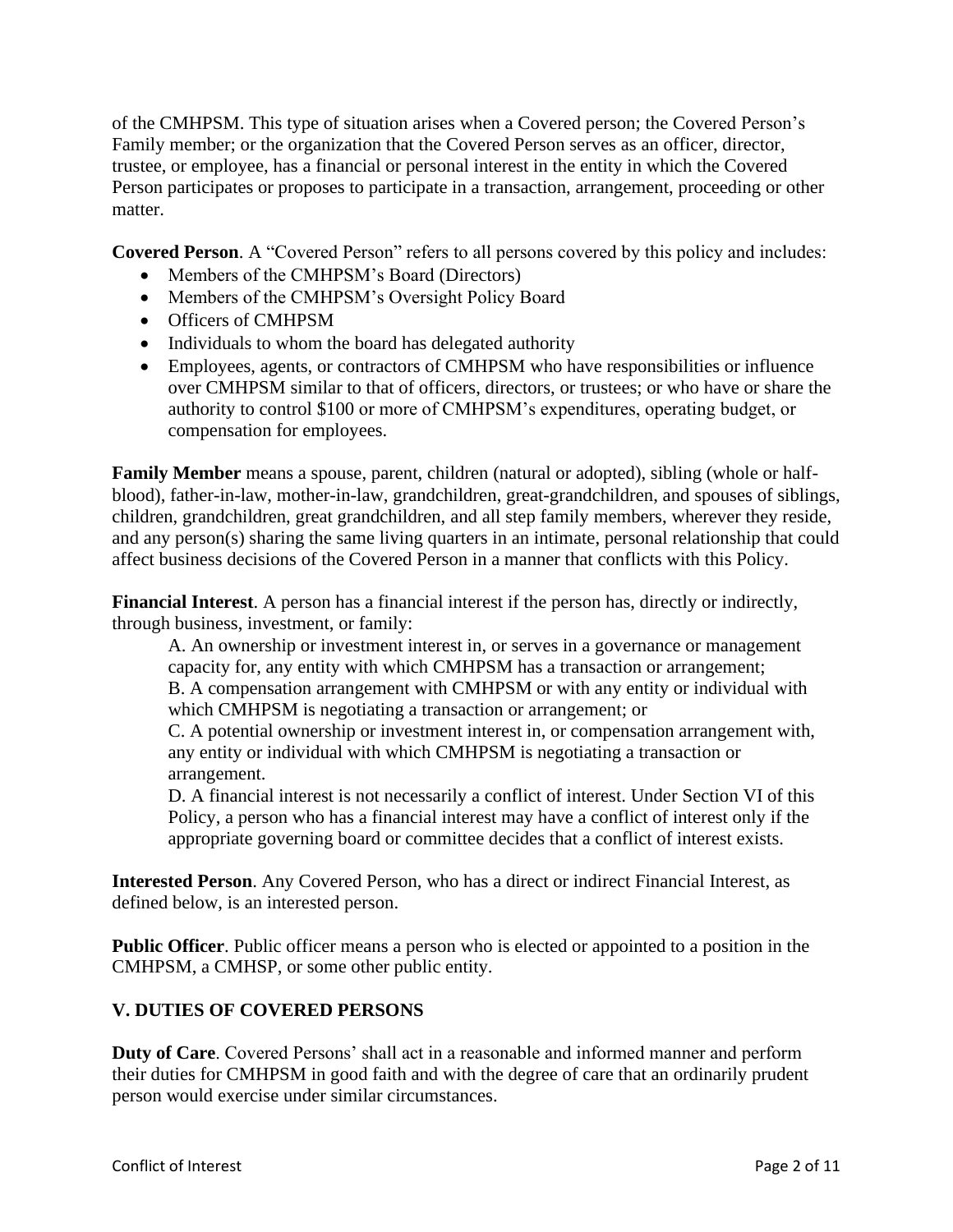**Duty of Loyalty**. Covered Persons' owe a duty of loyalty to act in the best interest of CMHPSM and those who CMHPSM serves. No Covered Person may personally take advantage of a business opportunity that is offered to CMHPSM unless the Board determines not to pursue that opportunity, after full disclosure and a disinterested and informed evaluation.

**Conflicts of Interest**. All Covered Persons shall comply with this Policy when engaging in a transaction or arrangement that involves a Conflict of Interest. All Covered Persons shall:

- Disclose to the Board Chairperson, or any committee chairperson with Board delegated powers, the existence of a Financial Interest in connection with any actual or possible Conflict of Interest.
- Unless a Conflict of Interest Waiver has been granted by the Board, recuse themselves from voting, and being present for deliberations and voting, on any transaction or arrangement involving CMHPSM in which they have a Financial Interest. The Interested Person may respond to Board inquiries necessary for its deliberations and/or decisions.
- Comply with any restrictions or conditions stated in any Conflict of Interest Waiver or within the Board's bylaws.

**Duty to Disclose**. In connection with any actual or possible Conflict of Interest, Interested Persons must disclose the existence of the Financial Interest. They must be given the opportunity to disclose all material facts and answer questions from the Board—and from members of committees with governing board delegated powers—who are considering the proposed transaction or arrangement.

### **VI. PROCEDURES**

**Determining a Conflict of Interest**. After disclosure of the Financial Interest and all material facts, and after discussion with the Interested Person, the disinterested members of the Board or committee discuss and vote to determine whether a Conflict of Interest exists. The Interested Person must not participate in the discussion, or vote on, whether a Conflict of Interest exists.

**Appointment of Disinterested Person**. If appropriate, the chairperson of the governing board or committee shall appoint a disinterested person or committee to investigate alternatives to the proposed transaction.

**Alternatives**. After exercising due diligence, the CMHPSM Board or committee shall determine whether the CMHPSM can obtain, with reasonable efforts, a more advantageous transaction or arrangement from a person or entity that would not give rise to a conflict of interest.

**Board Vote**. If a more advantageous transaction or arrangement is not reasonably possible, under circumstances that would not produce a conflict of interest, the CMHPSM Board or committee shall determine by a majority vote of the disinterested directors whether the transaction or arrangement is in the CMHPSM's best interest, for its own benefit, and whether it is fair and reasonable. An Interested Person may make a presentation at the CMHPSM board or committee meeting. The Interested Person, however, must not participate in the discussion, or the vote on, the transaction or arrangement involving the conflict of interest.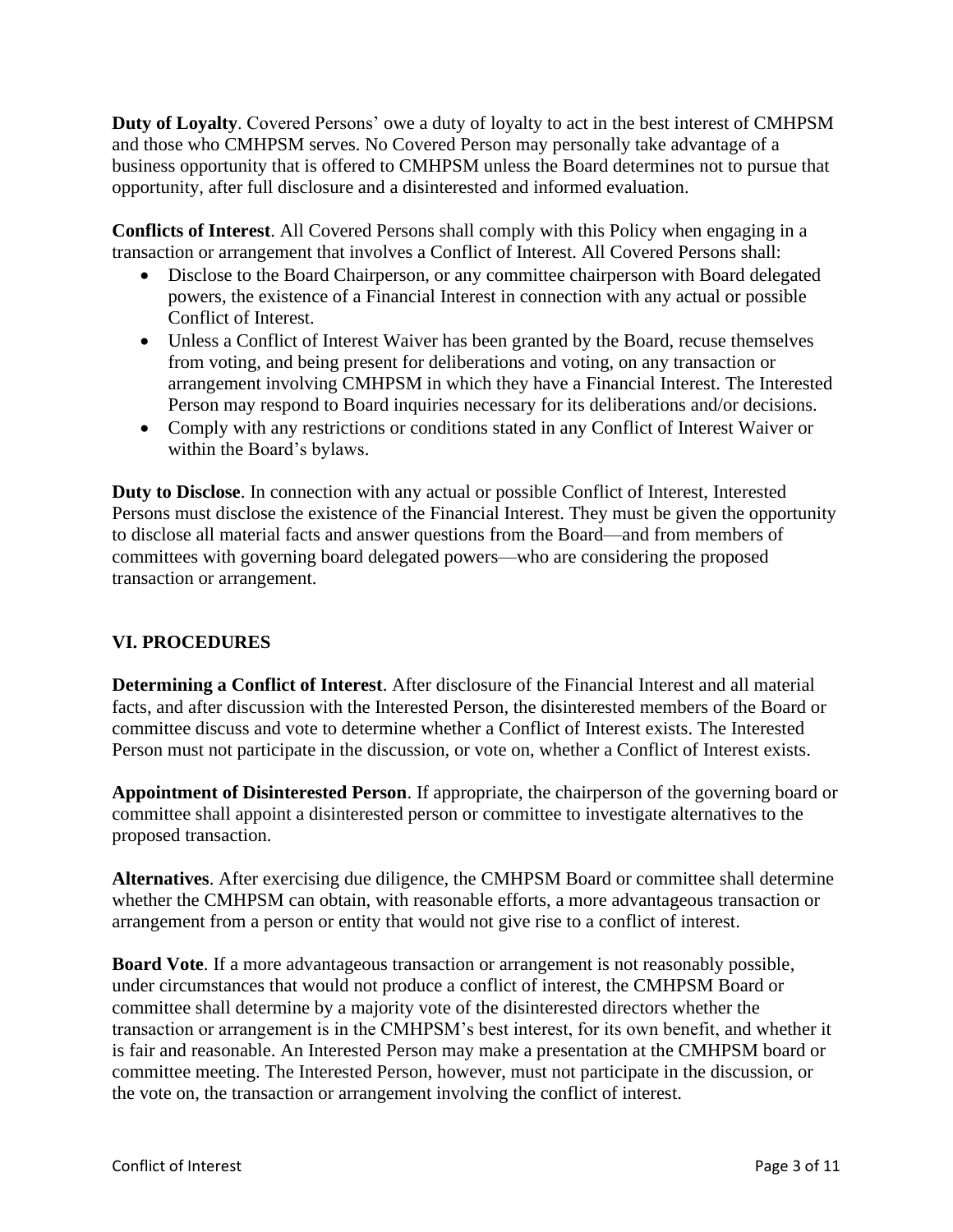### **VII. VIOLATIONS OF THE CONFLICT OF INTEREST POLICY**

**Notice to Interested Person**. If the CMHPSM Board or committee has reasonable cause to believe a Covered Person has failed to disclose actual or possible Conflicts of Interest, it shall inform that person of the basis for such belief and afford the member an opportunity to explain the alleged failure to disclose.

**Taking Appropriate Action**. If, after hearing the member's response and after making further investigation as warranted by the circumstances, the governing board or committee determines the member has failed to disclose an actual or possible conflict of interest, it shall take appropriate disciplinary and corrective action.

## **VIII. WAIVERS**

**Procedure for Waiving a Conflict of Interest**. If, after exercising reasonable efforts, the board determines that it is not able to obtain a more advantageous transaction or arrangement not involving the Interested Person, then the Board may grant a Conflict of Interest waiver. A Conflict of Interest waiver may be granted only if the Board determines that the Financial Interest is not so substantial as to be deemed likely to affect the integrity of the Interested Person's services (*see* 18 USC §208(b)(1)). A Conflict of Interest waiver further requires a majority vote by the Board to waive the Conflict of Interest and proceed with the proposed transaction or arrangement. A Conflict of Interest Waiver shall be in writing and signed by the chairperson of the Board on CMHPSM's Conflict of Interest Waiver Form (Exhibit B). All Conflict of Interest Waivers shall be issued prior to the Interested Person's participation in any transaction or arrangement with CMHPSM.

**Content of a Waiver of Conflict of Interest** (*See* 5 CFR 2640.301). If the Board votes to waive the Conflict of Interest and proceed with the proposed transaction or arrangement, the Waiver may still restrict the Interested Person's participation in the matter to the extent deemed necessary by the Board. The Conflict of Interest Waiver may cover all matters the Interested Person may undertake as part of his/her official duties with CMHPSM, without specifically enumerating those duties. The information contained in the waiver, however, should provide a clear understanding of the nature and identity of the Financial Interest, the matters to which the waiver will apply, and the Interested Person's role in such matters.

**Factors for Consideration when Granting a Waiver** (*See* 5 CFR 2640.301). In determining whether a Financial Interest is substantial enough to be likely to affect the integrity of the Interest Person's services to CMHPSM, the Board may consider, as applicable:

- **i.** The type of Financial Interest (e.g. stocks, bonds, real estate, cash payment, job offer or enhancement of a family member's employment);
- **ii.** The identity of the person whose Financial Interest is involved, and if the interest does not belong directly to the Interested Person, the Interested Person's relationship to that person;
- iii. The dollar value of the Financial Interest, if known and quantifiable (e.g. amount of cash payment, salary of job to be gained or lost, change in value of securities);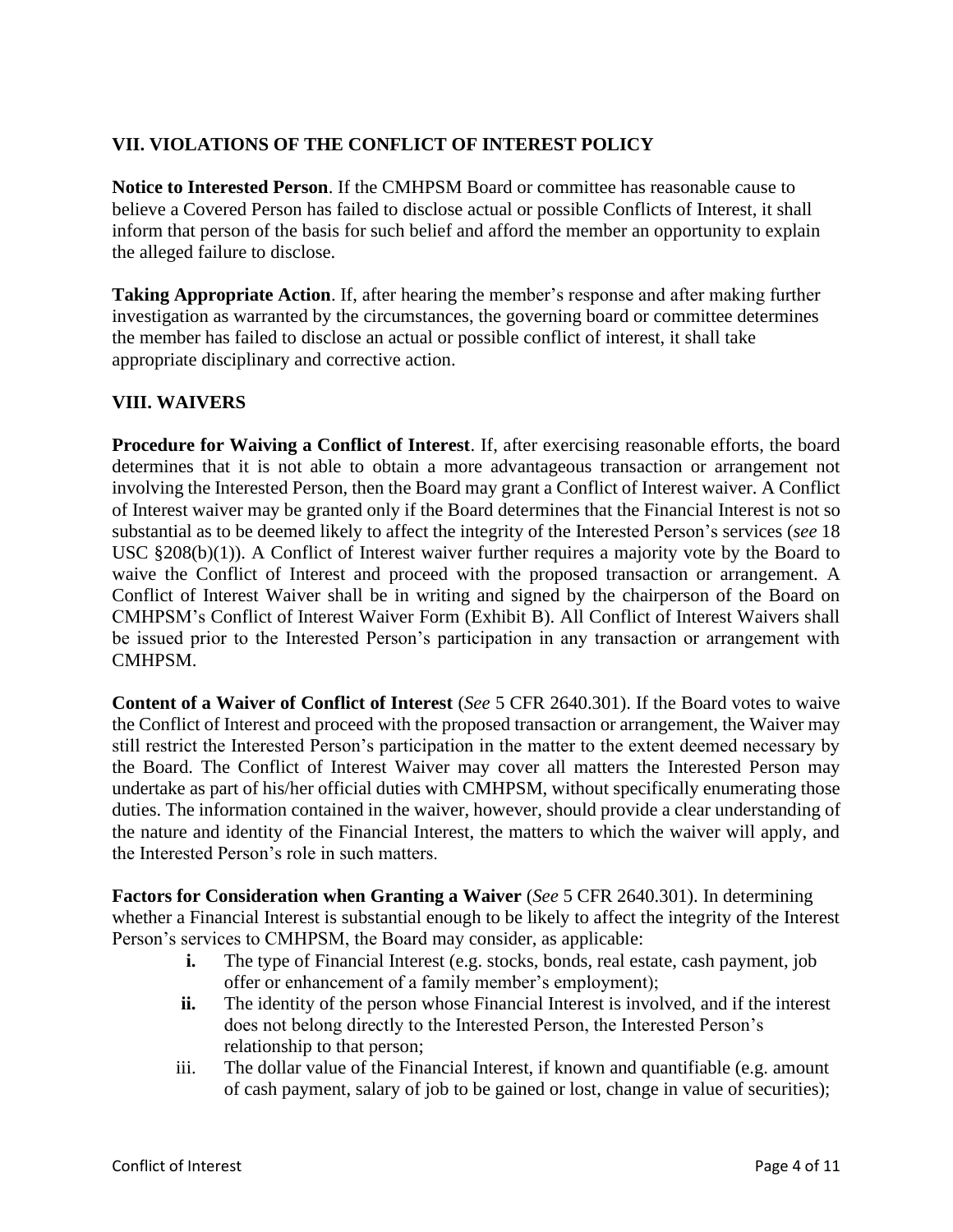- iv. The value of the financial instrument or holding from which the disqualifying Financial Interest arises and its value in relationship to the individual's assets;
- v. The nature and importance of the Interested Person's role in the matter including the level of discretion which the Interested Person may exercise in the matter;
- vi. The sensitivity of the matter
- vii. The need for the Interested Person's services (e.g. consider alternatives); and
- viii. Adjustments which may be made in the Interested Person's duties that would eliminate the likelihood that the integrity of the Interested Person's services would be questioned by a reasonable person.

**Waivers Supported by Michigan Law** (*See* 1968 PA 317, MCL 15.321 to 15.330; 1978 PA 566 MCL 15.183(8))

- A Community Mental Health Services Program (CMHSP) Board member or employee may be a party to a contract with a CMHSP if the contract is between the CMHSP and the CMHPSM.
- A CMHSP Public Officer or public employee may also be a Public Officer or employee of the CMHPSM, even if the CMHPSM has a contract with the CMHSP.
- The CMHPSM Board may approve a contract with a CMHSP, even if a CMHSP Board member is also an employee or independent contractor of the CMHPSM.

## **IX. RECORDS OF PROCEEDINGS**

The minutes of the CMHPSM board and committees with board delegated powers shall contain:

**Names of Covered Persons**. The names of the persons who disclosed or otherwise were found to have a financial interest in connection with an actual or possible conflict of interest, the nature of the financial interest, any action taken to determine whether a conflict of interest was present, and the CMHPSM's Board or committee's decision as to whether a conflict of interest in fact existed.

**Names of persons present**. The names of the persons who were present for discussions and votes relating to the transaction or arrangement, the content of the discussion, including any alternatives to the proposed transaction or arrangement, and a record of any votes taken in connection with the proceedings.

**Waiver of conflict of interest**. If the Board grants a waiver of a Conflict of Interest, the waiver shall be in writing and shall be signed by the Chairperson of the Board. The writing shall describe the financial Interest, the transaction or arrangement to which the Financial Interest applies, the Interested Person's role in the transaction or arrangement, and any restriction on the Interested Person's participation in the proceeding, transaction or matter.

### **X. COMPENSATION COMMITTEES**

**Precluded from voting**. A voting member of the CMHPSM Board or of any committee whose authority includes compensation matters, and who receives compensation, directly or indirectly,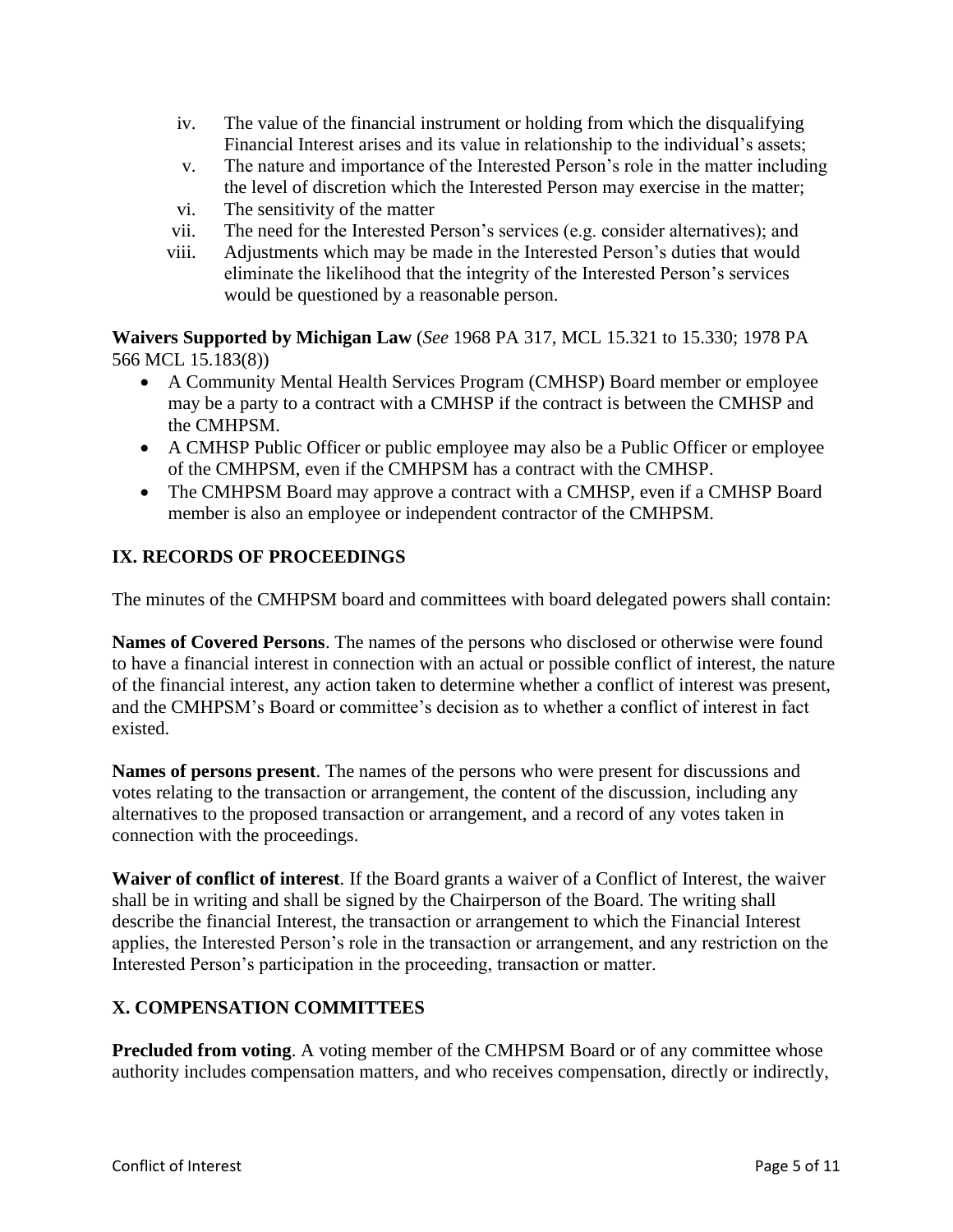from the CMHPSM for services is precluded from voting on matters pertaining to that member's compensation.

**Providing information**. No voting member of the CMHPSM Board or any committee whose authority includes compensation matters and who receives compensation, directly or indirectly, from the CMHPSM, either individually or collectively, is prohibited from providing information to the Board or any committee regarding compensation.

## **XI. ANNUAL FINANCIAL INTEREST DISCLOSURE STATEMENT**

Annually, on a date to be determined by the Board, each Covered Person shall sign and date a statement which affirms that the signor:

- Has received a copy of this Conflict of Interest Policy;
- Has read and understands the Policy;
- Has agreed to comply with the Policy;
- Has disclosed on the CMHPSM Financial Interest Disclosure Statement (Exhibit A) all Financial Interests which the signor may currently have; and
- Will complete a new, updated, Financial Interest Disclosure Statement if the information changes and/or a new Financial Interest arises.

#### **XII. REFERENCES/LEGAL AUTHORITIES**

#### **Federal:**

- INTERNAL REVENUE SERVICE, *Instructions for Form 1023 (01/2020), Appendix A: Sample Conflict of Interest Policy*, last accessed October 2020 at [https://www.irs.gov/instructions/i1023.](https://www.irs.gov/instructions/i1023)
- SSA Section  $1902(a)(4)(C)$  and  $(D)$
- 41 USC Chapter 21 (formerly 41 USC 423 –ch. 27 of the Office of Federal Procurement Policy Act—restrictions on obtaining and disclosing certain information)
- 18 USC §208 (Federal Conflict of interest statute)
- 5 CFR §2540.201 (Waivers issued pursuant to 18 USC 208)
- 5 CFR Part 2640 (Interpretation, Exemptions and Waiver Guidance concerning 18 USC 208)
- 42 USC 1396a (Federal Medicaid statute- State plans for medical assistance)
- 42 CFR §438.58 (Conflict of Interest Safeguards)
- 45 CFR Part 74 (Administrative requirements for awards to non profit organizations and local governments)
- 45 CFR Part 92 (Federal procurement regulations)
- 42 CFR 455 Subpart B Board disclosure of interest statement
- 42 CFR  $1001.1001(a)(1)$  (Reporting to state)

#### **Michigan:**

- 1978 PA 566; MCL 15.181 to 15.185 (Incompatible public offices)
- Mental Health Code Act 258 of 1974, MCL 330.1222 (Board composition)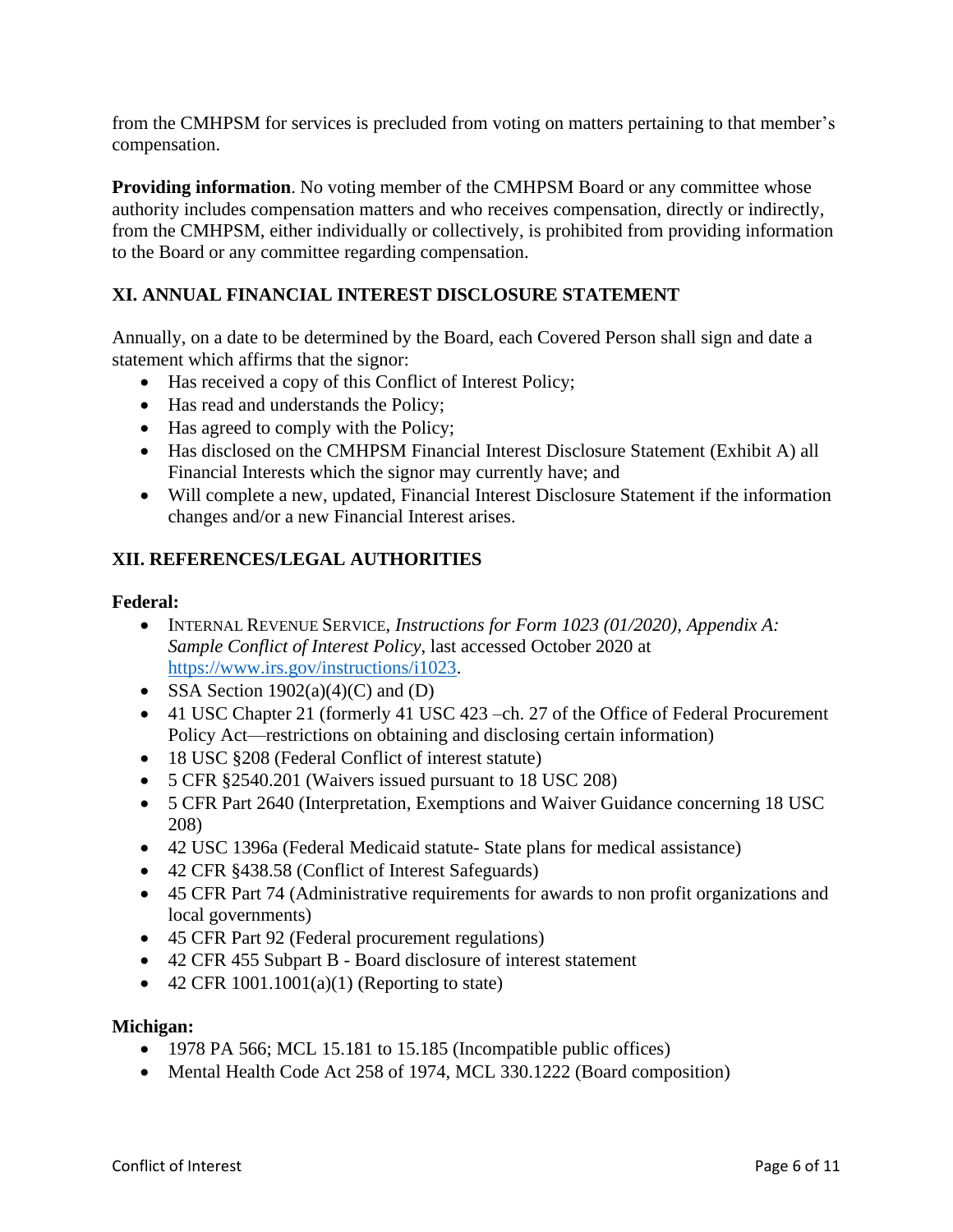- 1968 PA 318, MCL 15.301 to 15.310 (Conflict of Interest in contracts between state officers and political subdivisions)
- 1968 PA 317, MCL 15.321 to 15.330 (contracts of public servants with public entities)
- 1973 Act 196 MCL 15.341 to 15.348 (code of ethics for public officers and employees)
- Michigan Medicaid State Plan
- 1972 PA 284, MCL 450.1541a (duties of care and loyalty)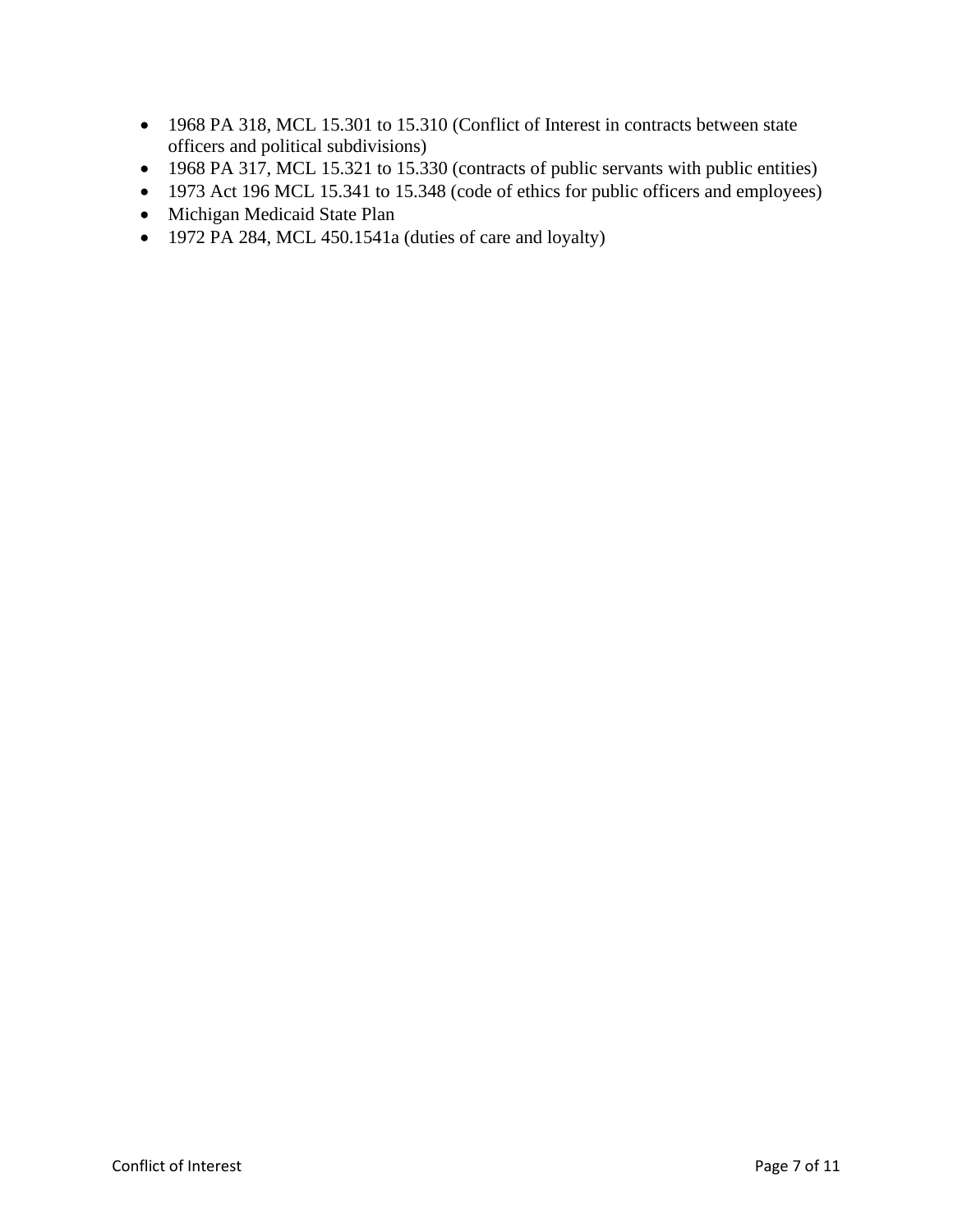#### **EXHIBIT A**

## **COMMUNITY MENTAL HEALTH PARTNERSHIP OF SOUTHEAST MICHIGAN (CMHPSM)**

#### **FINANCIAL INTEREST DISCLOSURE STATEMENT**

#### **Definitions**

**Compensation**. Compensation includes direct and indirect renumeration as well as gifts or favors that are not insubstantial.

**Covered Person**. A "Covered Person" refers to all persons covered by this policy and includes:

- Members of the CMHPSM's Board (Directors)
- Members of the CMHPSM's Oversight Policy Board
- Officers of CMHPSM
- Individuals to whom the board delegated authority
- Employees, agents, or contractors of CMHPSM who have responsibilities or influence over CMHPSM similar to that of officers, directors, or trustees; or who have or share the authority to control \$100 or more of CMHPSM's expenditures, operating budget, or compensation for employees.

**Conflict of interest**. A conflict of interest refers to a situation where a Covered Person has a real or seeming incompatibility between one's financial or personal private interests and the interest of the CMHPSM. This type of situation arises when a Covered person; the Covered Person's Family member; or the organization that the Covered Person serves as an officer, director, trustee, or employee, has a financial or personal interest in the entity in which the Covered Person participates or proposes to participate in a transaction, arrangement, proceeding or other matter.

**Family Member** means a spouse, parent, children (natural or adopted), sibling (whole or halfblood), father-in-law, mother-in-law, grandchildren, great-grandchildren, and spouses of siblings, children, grandchildren, great grandchildren, and all step family members, wherever they reside, and any person(s) sharing the same living quarters in an intimate, personal relationship that could affect business decisions of the Covered Person in a manner that conflicts with this Policy.

**Financial Interest**. A person has a financial interest if the person has, directly or indirectly, through business, investment, or family:

A. An ownership or investment interest in, or serves in a governance or management capacity for, any entity with which CMHPSM has a transaction or arrangement; B. A compensation arrangement with CMHPSM or with any entity or individual with which CMHPSM is negotiating a transaction or arrangement; or

C. A potential ownership or investment interest in, or compensation arrangement with, any entity or individual with which CMHPSM is negotiating a transaction or arrangement;

D. A financial interest is not necessarily a conflict of interest. Under Article III, section 2, a person who has a financial interest may have a conflict of interest only if the appropriate governing board or committee decides that a conflict of interest exists.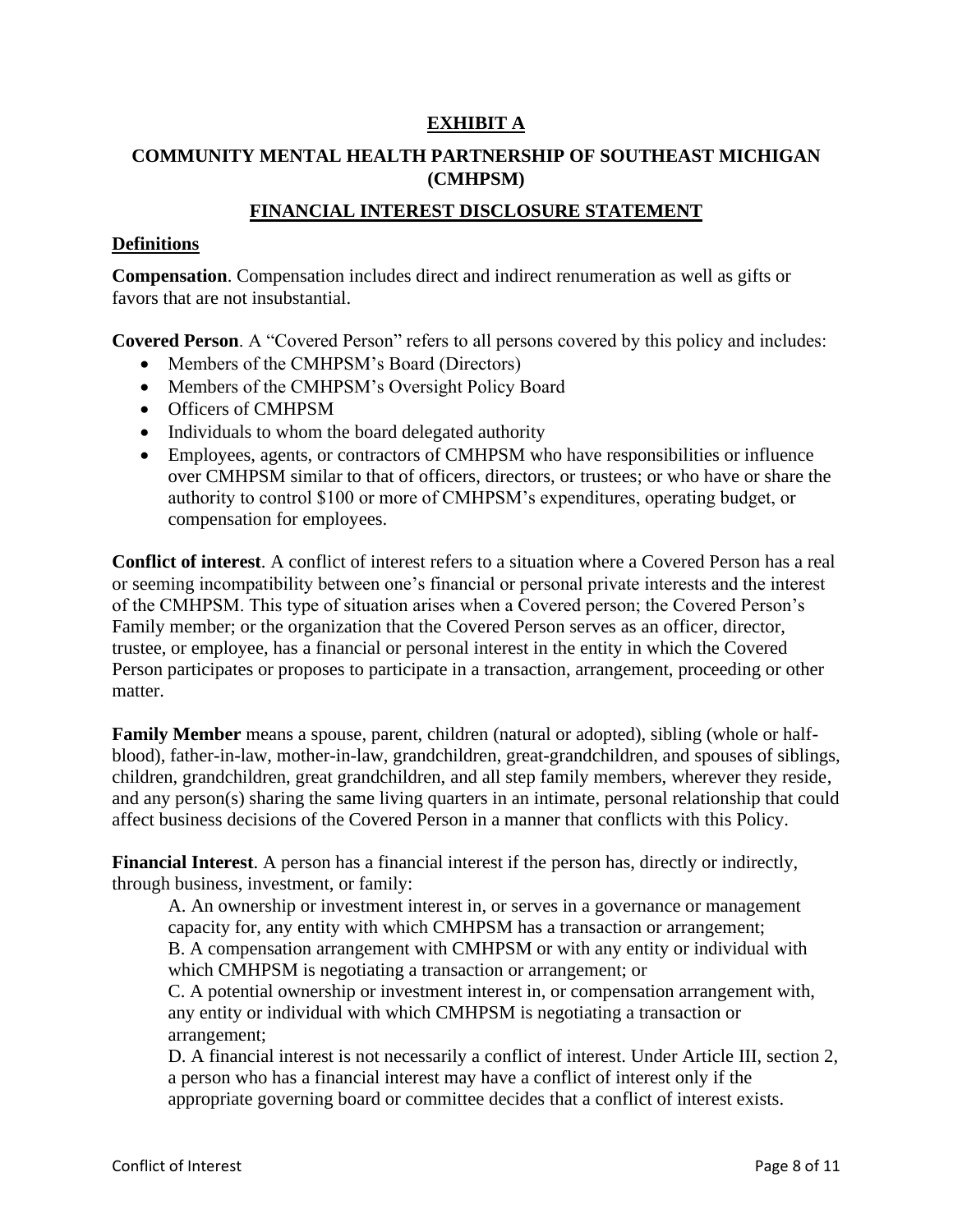#### **Affirmation of Conflict of Interest Policy**

By my signature below, I agree that I:

Have received a copy of the CMHPSM's Conflict of Interest Policy;

Have read and understand the CMHPSM's Conflict of Interest Policy;

Understand that I am a Covered Person under the Conflict of Interest Policy;

Agree to comply with the CMHPSM's Conflict of Interest Policy;

Have disclosed below all Financial Interests which I may have; and

Will update the information I have provided on this Statement in the event that the information changes and/or a new Financial Interest arises.

#### **Disclosure of Financial Interests**

By my signature below, I certify that I or one of my Family Members has the Financial Interest(s) described below. (Please attach additional pages, if necessary.) I understand that the CMHPSM's Board may request further information about the Financial Interests described below, and that I agree to cooperate with providing such information. If I have not disclosed any information below, it is because I am not aware that I or any of my Family Members has a Financial Interest.

Disclosure #1

Name and Contact Information for Individual with Financial Interest:

| Individual's Relationship to You: [____] Self |                           |
|-----------------------------------------------|---------------------------|
|                                               | $[\_\_\]$ Other, specify: |

\_\_\_\_\_\_\_\_\_\_\_\_\_\_\_\_\_\_\_\_\_\_\_\_\_\_\_\_\_\_\_\_\_\_\_\_\_\_\_\_\_\_\_\_\_\_\_\_\_\_\_\_\_\_\_\_\_\_\_\_\_\_\_\_\_\_\_\_\_\_\_\_\_\_\_\_\_\_ \_\_\_\_\_\_\_\_\_\_\_\_\_\_\_\_\_\_\_\_\_\_\_\_\_\_\_\_\_\_\_\_\_\_\_\_\_\_\_\_\_\_\_\_\_\_\_\_\_\_\_\_\_\_\_\_\_\_\_\_\_\_\_\_\_\_\_\_\_\_\_\_\_\_\_\_\_

\_\_\_\_\_\_\_\_\_\_\_\_\_\_\_\_\_\_\_\_\_\_\_\_\_\_\_\_\_\_\_\_\_\_\_\_\_\_\_\_\_\_\_\_\_\_\_\_\_\_\_\_\_\_\_\_\_\_\_\_\_\_\_\_\_\_\_\_\_\_\_\_\_\_\_\_\_\_ \_\_\_\_\_\_\_\_\_\_\_\_\_\_\_\_\_\_\_\_\_\_\_\_\_\_\_\_\_\_\_\_\_\_\_\_\_\_\_\_\_\_\_\_\_\_\_\_\_\_\_\_\_\_\_\_\_\_\_\_\_\_\_\_\_\_\_\_\_\_\_\_\_\_\_\_\_

Description of Financial Interest:

Disclosure #2

Name and Contact Information for Individual with Financial Interest: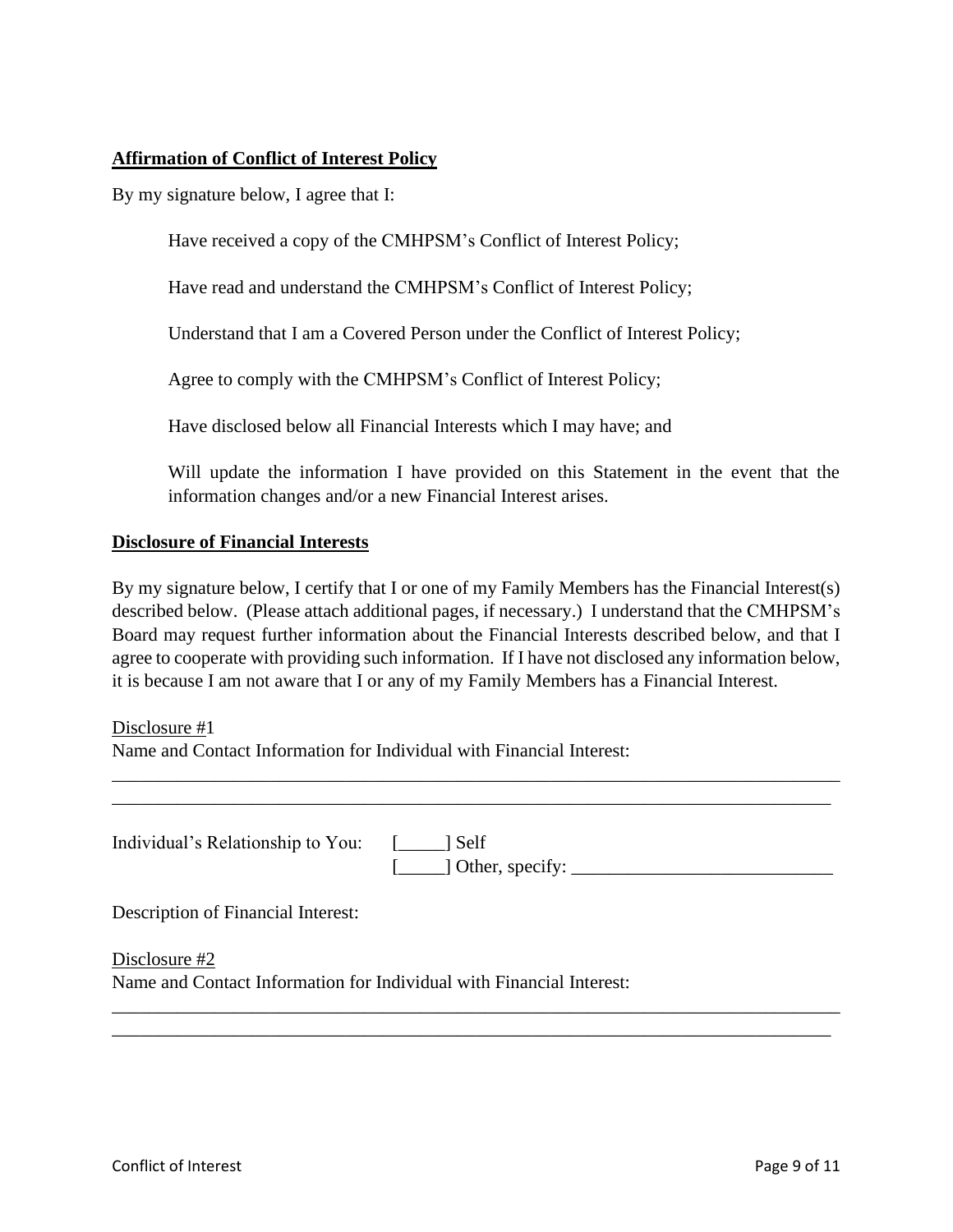| Individual's Relationship to You: [____] Self                                         |                                                                                            |
|---------------------------------------------------------------------------------------|--------------------------------------------------------------------------------------------|
| Description of Financial Interest:                                                    |                                                                                            |
|                                                                                       |                                                                                            |
| Disclosure #3<br>Name and Contact Information for Individual with Financial Interest: |                                                                                            |
| Individual's Relationship to You: [____] Self                                         |                                                                                            |
| Description of Financial Interest:                                                    |                                                                                            |
|                                                                                       |                                                                                            |
| information and belief.                                                               | I certify that the above information is accurate and complete to the best of my knowledge, |
| Signature                                                                             | Date                                                                                       |
| Typed or Printed Name                                                                 |                                                                                            |
| Title/Position with Entity                                                            |                                                                                            |
|                                                                                       | Please return this form, signed and dated, to the Entity's Chief Executive Officer.        |